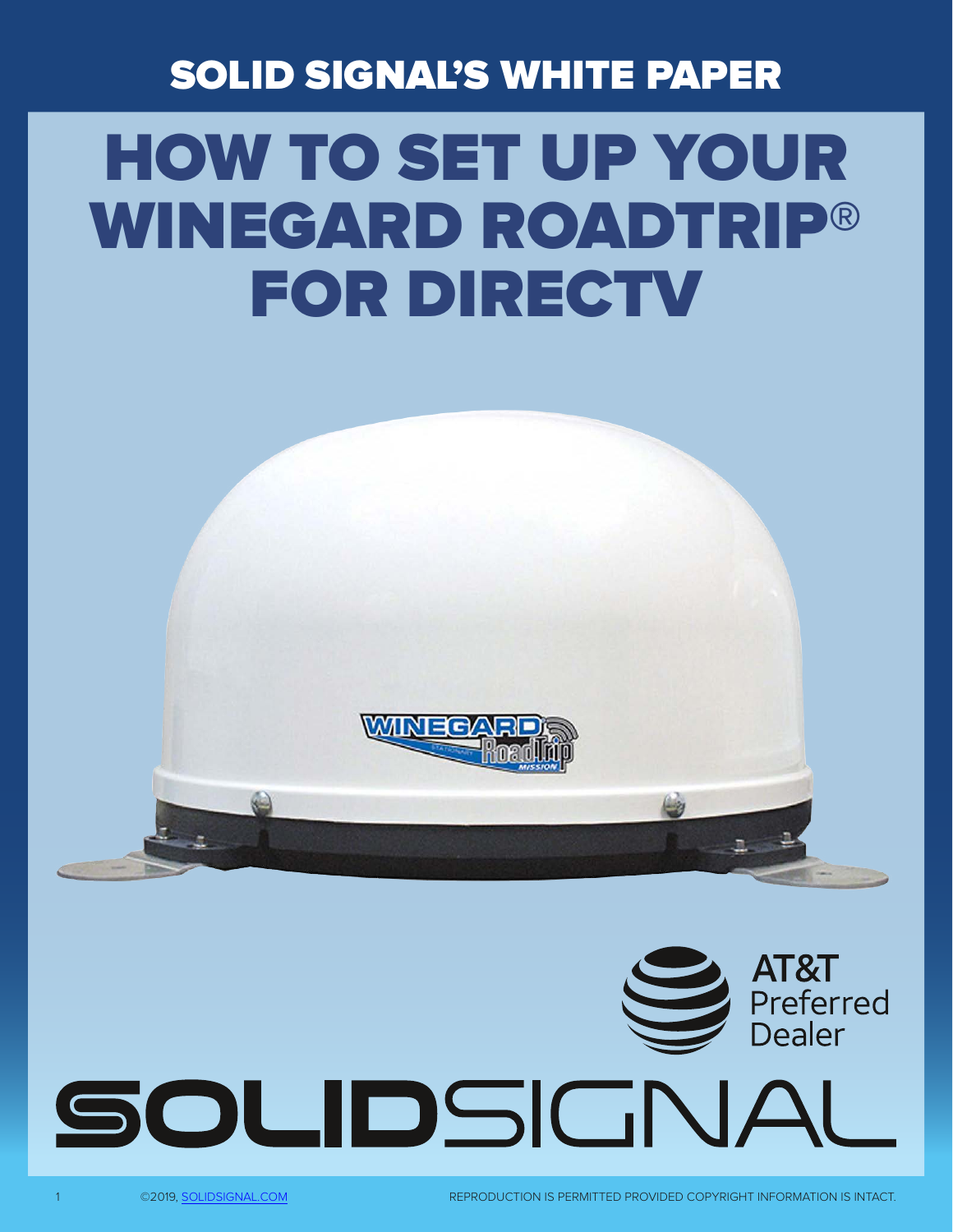## HOW TO SET UP YOUR DIRECTV RECEIVER

Congratulations on your new Winegard RoadTrip® mobile satellite dish. This simple guide will help you set up the RoadTrip® for use with a DIRECTV receiver.

Please note that Winegard does not recommend DVRs with the RoadTrip®. Also, the RoadTrip® will not work with a Genie. With recent changes to the DIRECTV satellite fleet, some channels may be unavailable with the RoadTrip®.

#### For help or for other questions, call Solid Signal at 877.312.4547.

 $\frac{3.06p}{2}$ 



**Start by pressing MENU on your remote control. You should see a screen that looks like this.**



**Parental Controls** 

**Arrow down to "Settings and Help," then press the SELECT button.**



My DIRECTV

Search & Browse Recordinas Extras Settings & Help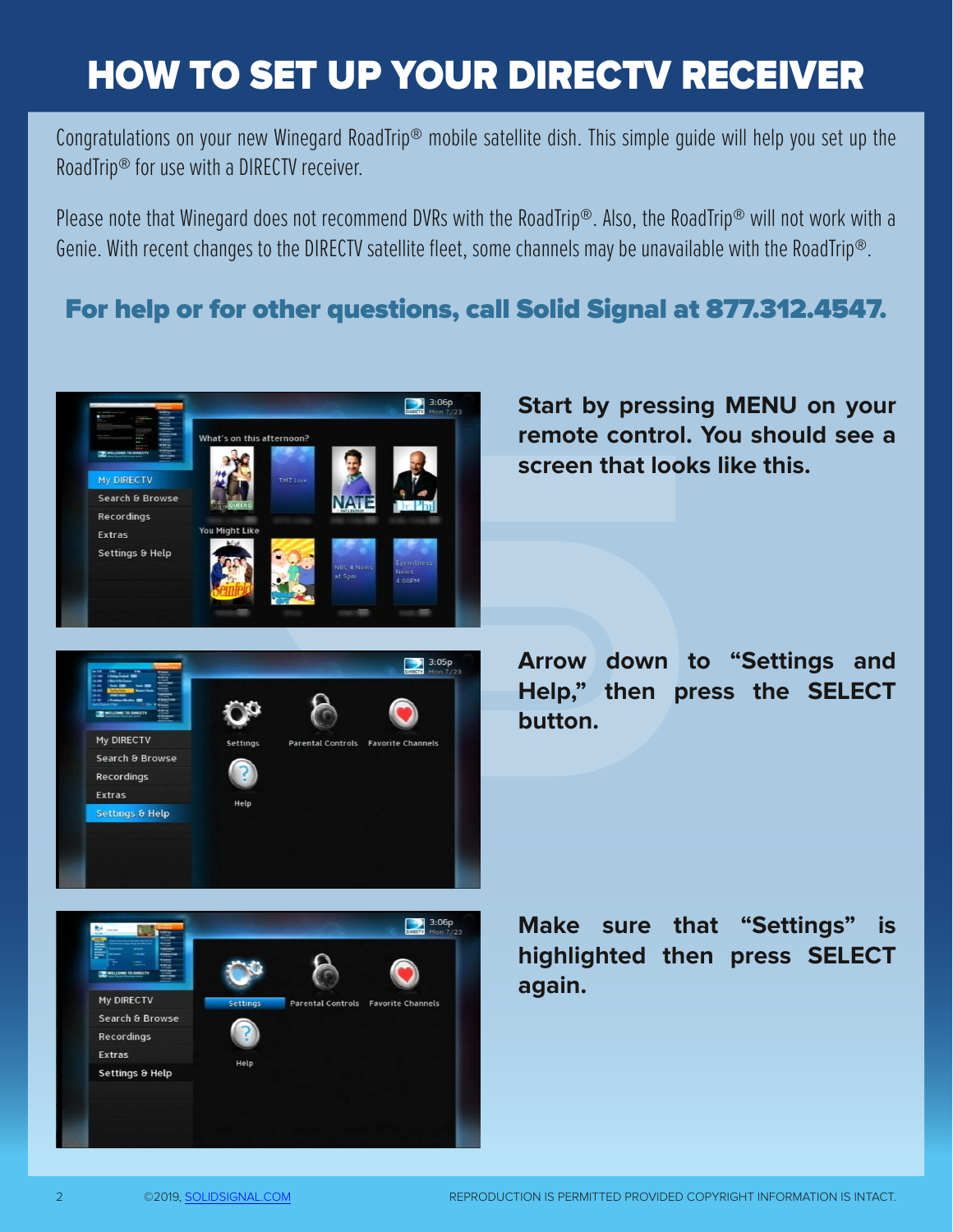### HOW TO SET UP YOUR DIRECTV RECEIVER





**Arrow down to "Repeat Satellite Setup" (May just be called "Satellite Setup") and press SELECT again.**

**This screen tells you that you won't be able to watch live TV until you are done. Press DASH to continue (the button to the left of the zero.)**





**Set the dish type to** 02: 3-LNB (18x20) **or** 18x20 Triple-sat LNB**. Set the switch type to "Multiswitch." Before you continue, power on the RoadTrip. It will take at least 3 minutes to find a signal. When the RoadTrip is completely silent, arrow over to "Continue" and press SELECT.**

**You may see errors on the screen. This is normal. If you have an option to "Continue" arrow over to it and press SELECT.**

**If the only option is "Get Waiver," arrow over to it, press SELECT, and call us at 877.312.4547.**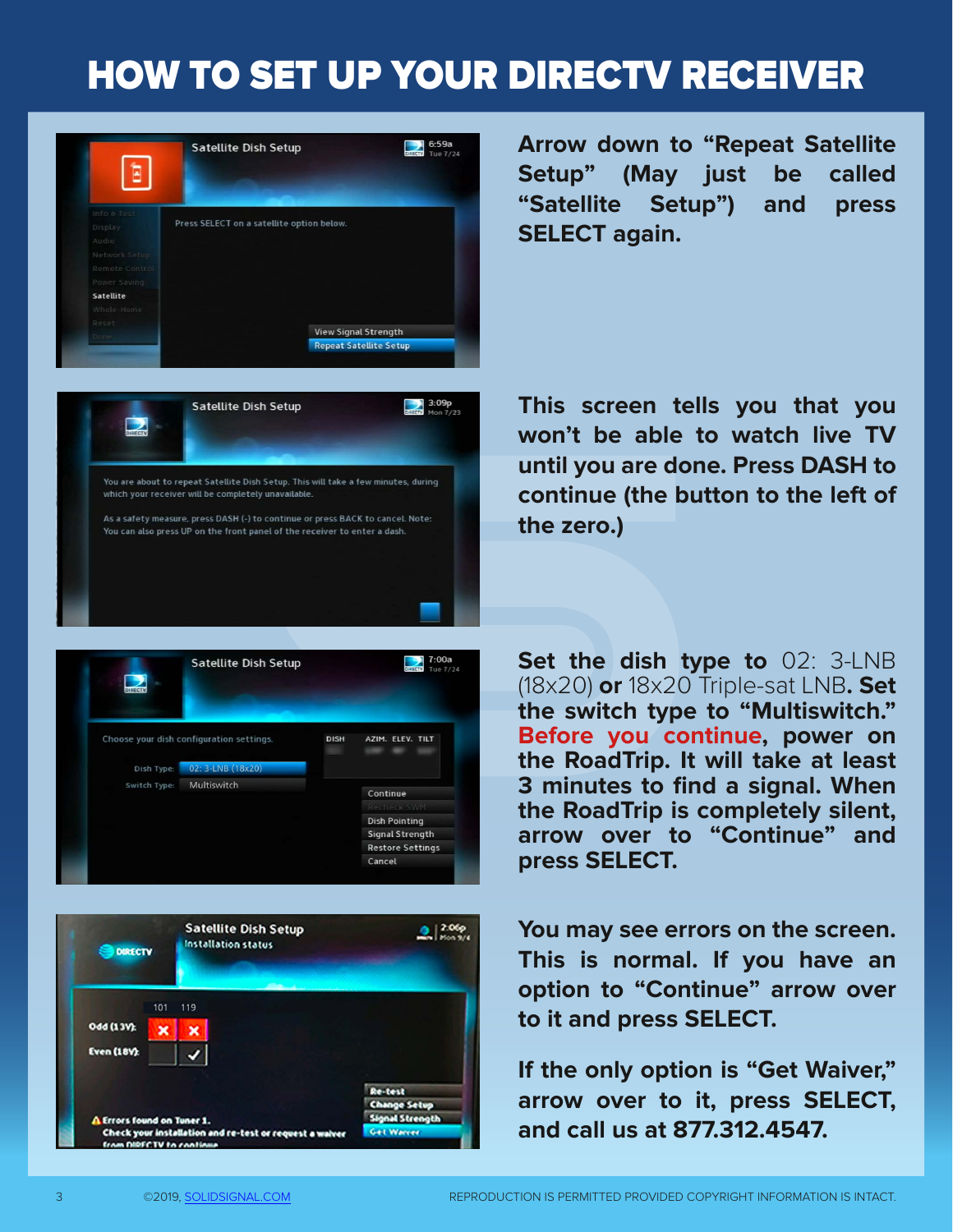### HOW TO SET UP YOUR DIRECTV RECEIVER



**After you have gotten a waiver (if necessary,) your receiver will switch over to this screen indicating that it is downloading guide data. This can take up to 5 minutes.** 

**You will then see this screen asking you to set up the remote. If you don't want to do this, arrow down to "Setup Remote Later" and press SELECT.**

**When you see this screen, your receiver is set up. Press SELECT to begin watching DIRECTV.**

#### GETTING SUPPORT FROM SOLID SIGNAL

Solid Signal is an AT&T Preferred Dealer and the largest activation specialist for mobile satellite dishes in the country. Our 100% US-based call center can help with any issue, including activating new service, getting waivers for signal issues, and diagnosing problems with your mobile satellite dish. We're never more than a call away! Call 877.312.4547 during East Coast business hours. After hours, please email info@solidsignal.com and a specialist will be in contact with you!